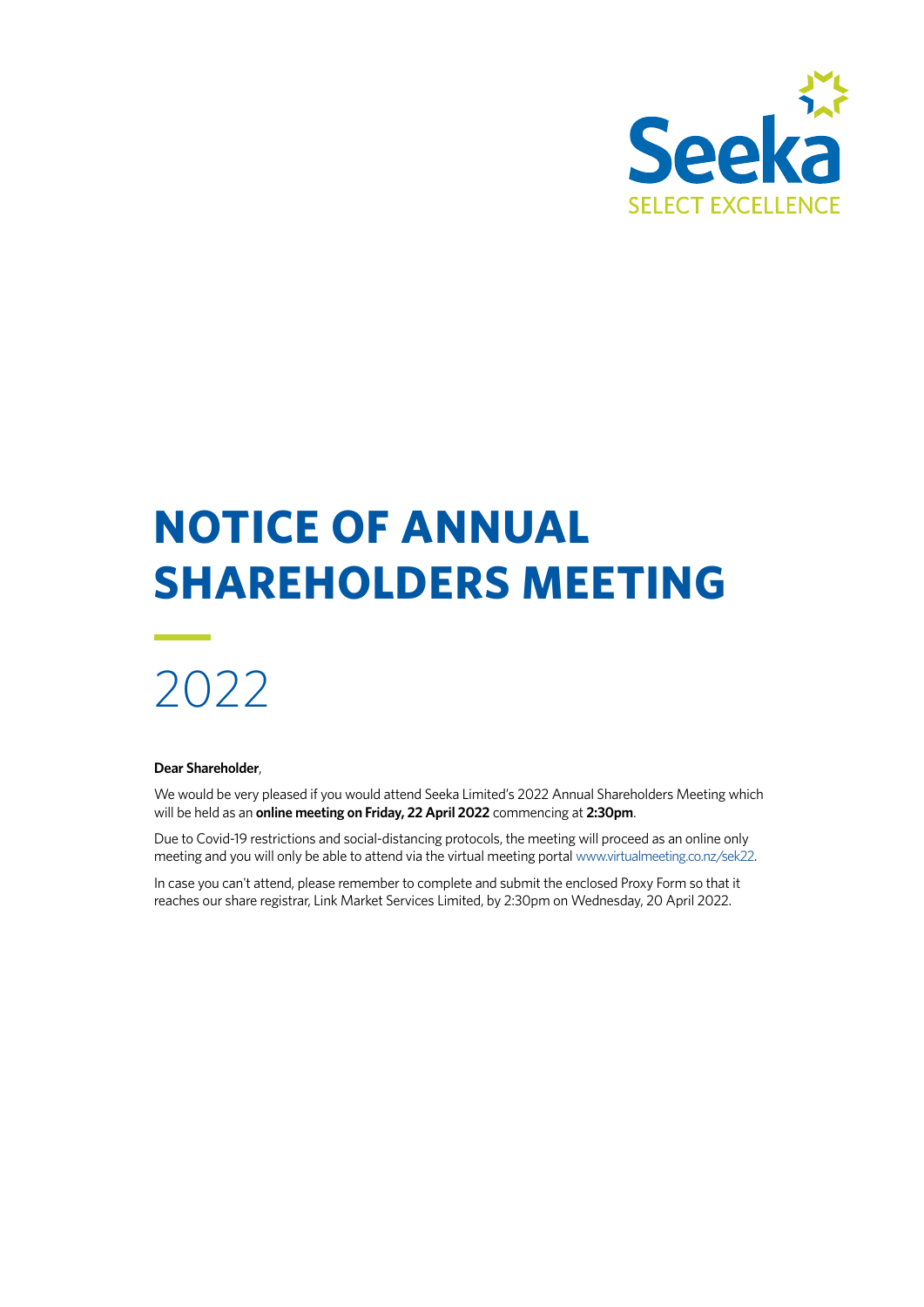## **NOTICE OF ANNUAL SHAREHOLDERS MEETING 2022**

#### **NOTICE is hereby given that the Annual Meeting of Shareholders of Seeka Limited ("Seeka") will commence at 2:30pm on Friday, 22 April 2022. Shareholders can attend the meeting online at [www.virtualmeeting.co.nz/sek22.](http://www.virtualmeeting.co.nz/sek22)**

Due to Covid-19 restrictions and social-distancing protocols, the meeting will proceed as an online only meeting and you will only be able to attend via the virtual meeting portal [www.virtualmeeting.co.nz/sek22](http://www.virtualmeeting.co.nz/sek22).

#### **Ordinary business**

The business of the Meeting is:

#### **A: Annual Report and Accounts**

*"To receive the Annual Report of Seeka and the Financial Statements for the year ended 31 December 2021 together with the Auditor's Report thereon."*

#### **B: Resolutions**

#### **1. Director election – Fred Hutchings**

To consider, and if thought fit, pass the following as an ordinary resolution:

*"To re-elect Fred Hutchings as a Director."*

**The explanatory note to this ordinary resolution and the candidate's profile is on [page 3.](#page-3-0)**

#### **2. Director election – Robert Farron**

To consider, and if thought fit, pass the following as an ordinary resolution:

*"To elect Robert Farron, who was appointed as a Director by the Board during the year, as a Director."*

**The explanatory note to this ordinary resolution is on [page 3](#page-3-0), and the candidate's profile is on [page 4.](#page-4-0)**

#### **3. Director election – Stewart Moss**

To consider, and if thought fit, pass the following as an ordinary resolution:

*"To elect Stewart Moss, who has been nominated for election as a Director by a Shareholder, as a Director."*

**The explanatory note to this ordinary resolution is on [page 3](#page-3-0), and the candidate's profile is on [page 4.](#page-4-1)**

#### **4. Directors' Remuneration**

To consider, and if thought fit, pass the following as an ordinary resolution:

*"That the pool of funds available for the remuneration of Directors be increased by an amount of \$80,000 per annum, from a maximum of \$530,000 per annum to a maximum of \$610,000 in each financial year payable to all Directors taken together, effective 1 January 2022."*

#### **The explanatory note to this ordinary resolution is on [page 5](#page-5-0).**

#### **5. Appointment and Remuneration of Auditors**

To consider, and if thought fit, pass the following as an ordinary resolution:

*"To record the re-appointment of PwC (PricewaterhouseCoopers) as auditor of the Company, and to authorise the Directors to fix the remuneration and expenses of the auditor for the coming year."*

#### **The explanatory note to this ordinary resolution is on [page 6.](#page-6-0)**

#### **C: General business**

To consider any other matter that may be properly brought before the Meeting.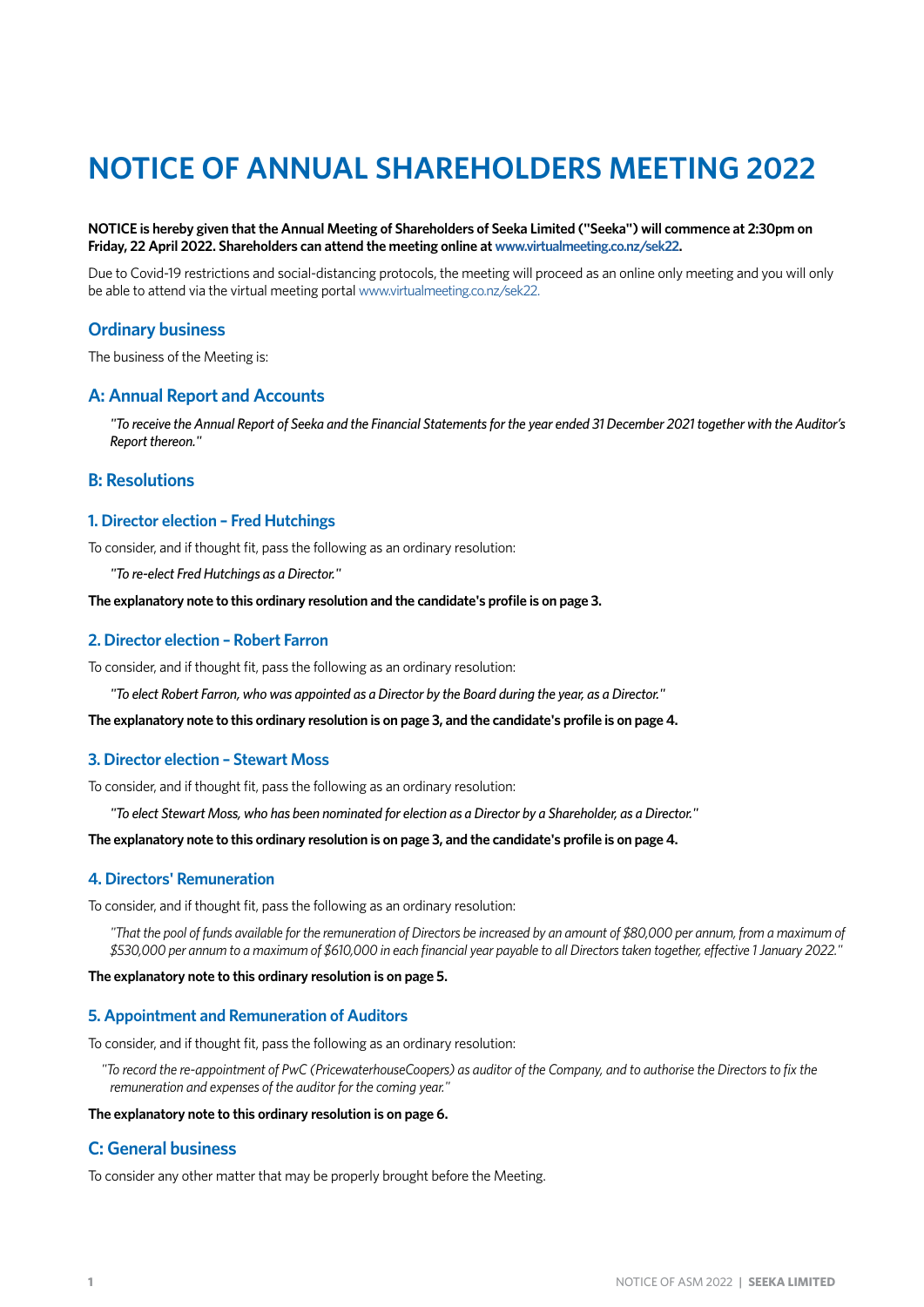

#### **Voting and proxies**

The persons who will be entitled to vote at the Meeting are those persons who are registered on Seeka's share register as holding fully paid ordinary shares in Seeka at 5pm on Tuesday, 19 April 2022. The Chair advises that, pursuant to Seeka's constitution, he will call for voting on all resolutions to be by way of a poll, meaning that each Shareholder has one vote for each share held.

All the Resolutions are ordinary resolutions and must be passed by a simple majority of the votes of those Shareholders entitled to vote and voting on the Resolutions.

Every Shareholder, or that Shareholder's proxy or representative, is entitled to attend the Meeting online, and vote.

Any Shareholder entitled to attend and vote at the Meeting may appoint a proxy to attend and vote on that Shareholder's behalf. The proxy need not be a Shareholder. You may appoint the Chair of the Meeting as your proxy. If you appoint the Chair of the Meeting as your proxy and do not direct the Chair how to vote in the proxy form, the Chair will vote discretionary proxies in favour of Resolutions 1, 2, 3 and 5.

In accordance with NZX Listing Rule 6.3.1, any director and any person who is an Associated Person (as that term is defined in the NZX Listing Rules) of a director may not vote on Resolution 4. If you appoint any such person as your proxy, including the Chair, that person will only be able to vote on Resolution 4 in accordance with your express instructions, as set out in your proxy form.

A corporation that is a Shareholder may appoint a person as its representative to attend the meeting and vote on its behalf, in the same manner as that in which it could appoint a proxy.

A proxy form accompanies this Notice of Meeting. If you are unable to attend the Meeting online, please complete the Proxy Form and return it in the reply-paid envelope provided to (Link Market Services, PO Box 91976, Victoria Street West, Auckland 1142) or scan and email to

[meetings@linkmarketservices.co.nz](mailto:meetings%40linkmarketservices.co.nz?subject=Seeka%20Proxy%20Form) (please put the words "Seeka Proxy Form" in the subject line for easy identification) to arrive no later than 2:30pm on Wednesday, 20 April 2022.

Alternatively, you may lodge your proxy online. Go to [https://](https://investorcentre.linkmarketservices.co.nz/voting/SEK) [investorcentre.linkmarketservices.co.nz/voting/SEK.](https://investorcentre.linkmarketservices.co.nz/voting/SEK)

Initial information including your CSN / Holder number and FIN (authorisation code) will be required to successfully validate your holding online before shareholding information and voting pages are displayed.

A Shareholder will be taken to have signed the Proxy Form by lodging it in accordance with the instructions on the website.

The appointment of a proxy or representative does not preclude a Shareholder from attending and voting at the Meeting.

#### **Virtual meeting guide**

Shareholders attending and participating in the Meeting virtually via the online platform will be able to vote and ask questions during the Meeting. More information regarding virtual attendance at the Meeting (including how to vote and ask questions virtually during the Meeting) is available in the *Virtual Annual General Meeting Online Guide*, which is at <https://bcast.linkinvestorservices.co.nz/SEK/SekVMOnlineGuide.pdf>.

#### **Independence of Directors**

The Board has considered whether the director seeking re-election (Fred Hutchings), the director seeking election (Robert Farron) and nominee seeking election (Stewart Moss) would qualify as independent directors under the NZX Listing Rules, and Seeka's Board Charter.

Under the NZX Listing Rules, the Board must determine and identify whether the directors or nominees would qualify as independent directors. In making its determinations, the Board has had regard to the non-exhaustive factors described in recommendation 2.4 of the NZX Corporate Governance Code (see [www.nzx.com/regulation/nzx-rules-guidance/corporate](http://www.nzx.com/regulation/nzx-rules-guidance/corporate-governance-code)[governance-code](http://www.nzx.com/regulation/nzx-rules-guidance/corporate-governance-code)).

In addition, under Seeka's Board Charter, a director is deemed to be non-independent if he or she:

- is, or is associated (directly or indirectly) with, a shareholder holding 5% or more of the shares on issue in the Company and is as a result likely to derive a substantial portion of his or her income from that relationship; or
- is an executive of the Company.

For the purposes of the NZX Listing Rules and Seeka's Board Charter, in the Board's view:

- if Fred Hutchings is re-elected as a director, he will qualify as an independent director;
- if Robert Farron is elected as a director, he will qualify as an independent director.
- if Stewart Moss is elected as a director, he will not qualify as an independent director.

The re-election and election of the above Directors is consistent with the Board's policy of Director Tenure as set out in the Board Charter.

#### **By order of the Board**

**S T McKinstry** Secretary 23 March 2022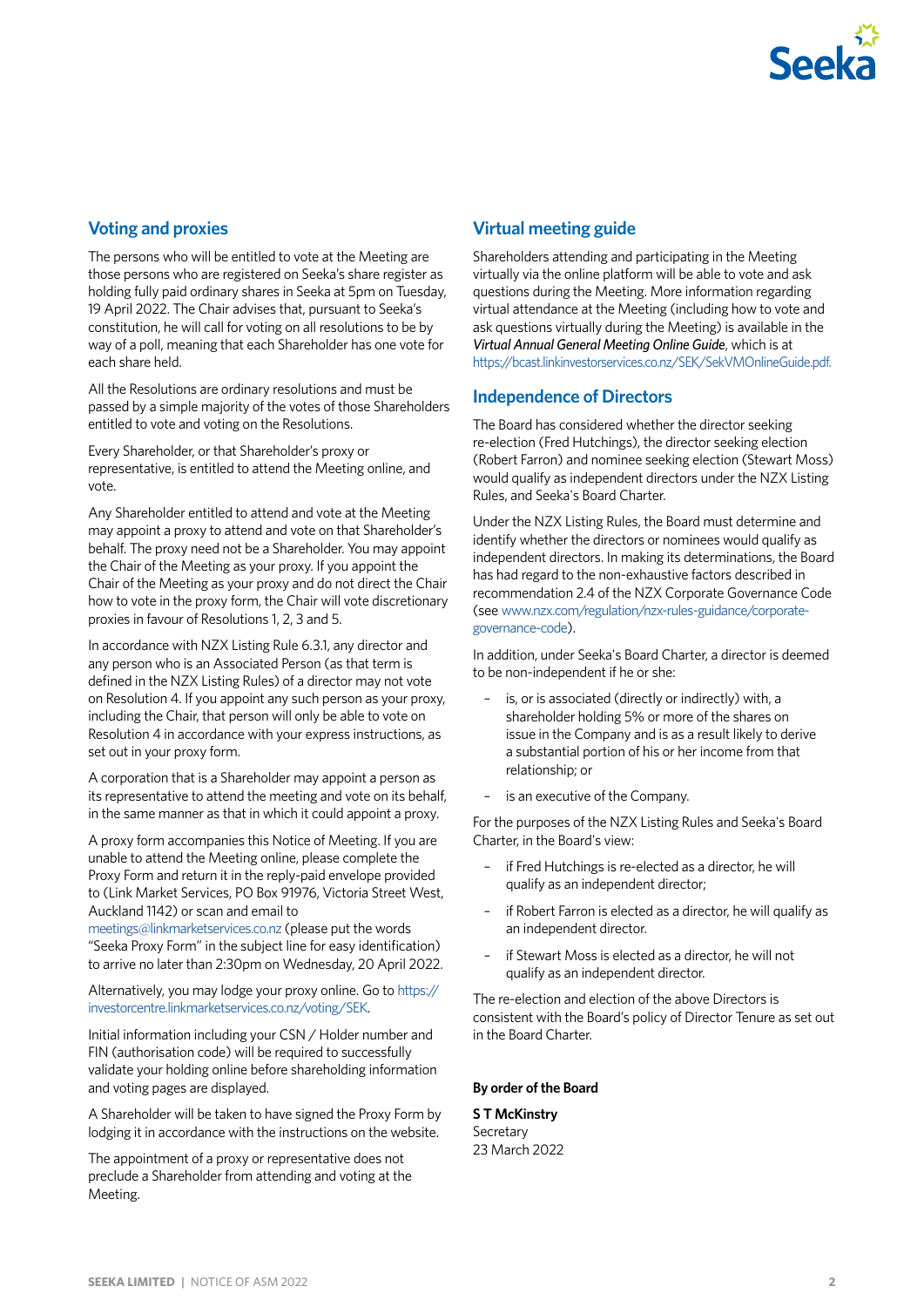# **EXPLANATORY NOTES**

### <span id="page-3-0"></span>**RESOLUTIONS 1, 2 AND 3: ELECTION OF DIRECTORS**

In accordance with clause 23.1(i) of Seeka's Constitution, Fred Hutchings retires by rotation and, being eligible, offers himself for re-election.

In accordance with clause 23.1(f) of Seeka's Constitution, Robert Farron, being eligible, offers himself for election.

In accordance with clause 23.1(c) of Seeka's Constitution, Stewart Moss, being eligible, offers himself for election.

Profiles of each candidate standing for re-election or election are set out below.

The Board supports and recommends that Shareholders vote in favour of the re-election or election, as applicable, of Fred Hutchings, Robert Farron and Stewart Moss. No other nominations were received.

In line with Board succession planning, and as noted in the 2021 Annual Report, John Burke and Amiel Diaz will retire at the Meeting. The Board thanks John and Amiel for their significant contributions.



#### **CANDIDATE PROFILE**

#### **Fred Hutchings**

BBS, FCA

Independent, non-executive Chair

Appointed 10 September 2012

Member Sustainability Committee, chair Remuneration Committee, and member Audit and Risk Committee to 30 September 2021.

Chartered Member of the Institute of Directors NZ

Fred has commercial and business experience having been a partner at PricewaterhouseCoopers for 27 years where he specialised in assurance and advisory services, particularly for agribusiness. He also held leadership roles in the partnership including Wellington and South Island managing partner and for three years was a member of the firm's executive board.

Fred is a director of Speirs Group Limited and Speirs Food Limited, and retired as chairman of Tui Products Limited in 2018 when the business was sold. He is a past president of Chartered Accountants Australia and New Zealand.

Fred holds an interest in a kiwifruit orchard supplying Seeka.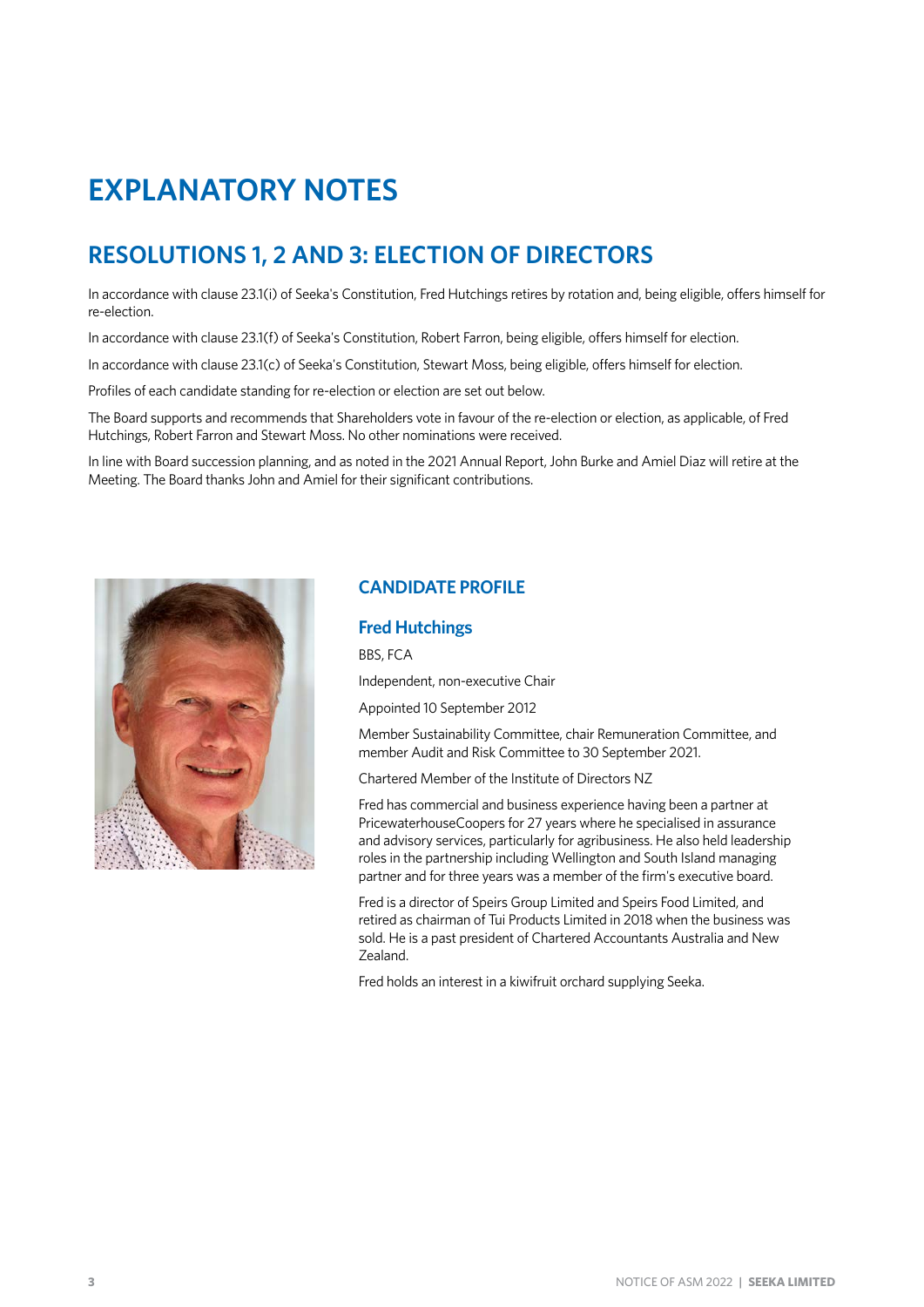



#### **CANDIDATE PROFILE**

#### <span id="page-4-0"></span>**Robert Farron**

BBS, CA

Independent, non-executive Director

Appointed 1 September 2021

Member Audit and Risk Committee, chair from 17 March 2022

Chartered Member of the Institute of Directors NZ

Certified Member of INFINZ

Robert is a Chartered Accountant (CAANZ) and has had a 30-year executive career in professional services, corporate and institutional banking, renewable energy development and electricity generation and retailing. Robert has held senior leadership roles in listed companies including chief financial officer and company secretary of Bay-of-Plentybased Trustpower and chief executive of Australian-based Tilt Renewables. He has also held governance and advisory roles for private companies.

Robert is based in the Bay of Plenty.



#### **CANDIDATE PROFILE**

#### <span id="page-4-1"></span>**Stewart Moss**

Non-executive candidate

Stewart has extensive commercial experience in horticulture and agriculture.

He is a kiwifruit grower and member trustee of the Seeka Growers Council.

Stewart understands the many facets of the industry and its supply chain, and from having worked on a grading machine at Seeka KKP, Stewart in now a large shareholder in one of New Zealand's largest kiwifruit orchards.

Stewart brings commercial insights into kiwifruit production and the key relationships between grower, post harvest operator and the marketer Zespri.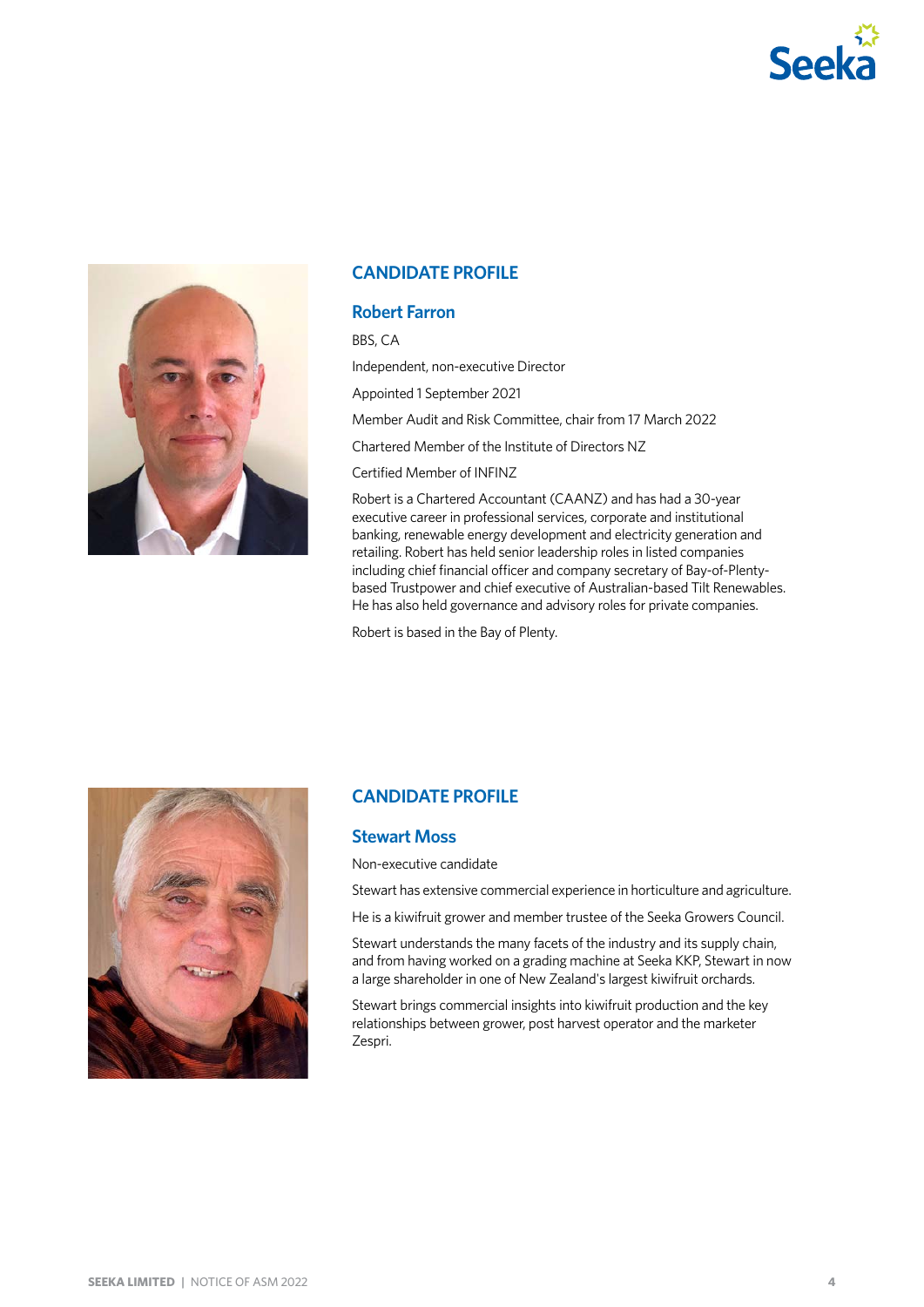## <span id="page-5-0"></span>**RESOLUTION 4: DIRECTORS' REMUNERATION**

#### **Background**

In early 2020, prior to Covid-19 being detected in New Zealand, Seeka proposed a resolution to increase directors' remuneration based on a January 2020 review of director fees undertaken by Strategic Pay Limited. With the onset of Covid-19, Seeka withdrew its original 2020 Notice of Meeting and reissued a new (final) Notice of Meeting. Among other things, this resolution to increase directors' remuneration was removed from the final 2020 Notice of Meeting.

The proposed 2020 resolution, as based on the January 2020 Strategic Pay review, was subsequently included in the 2021 Notice of Meeting and approved by shareholders at the 2021 Annual Shareholder Meeting. This resolution increased the annual pool available for director fees by \$80,000 to \$530,000.

In accordance with Board policy of reviewing director remuneration every two years, Strategic Pay was engaged to undertake a new review of director remuneration in January 2022. Resolution 4 to increase directors' remuneration is based on this review.

#### **January 2022 review and recommendation**

New Zealand director fees are normally based on the key factors that define a business, including financial size, international reach, industry segment, ownership structure, organisational performance and Board performance.

Seeka directors are remunerated by fixed fees drawn from the annual pool of director fees as approved by shareholders. Each director's fee is then set according to expected time commitments and responsibilities as determined by the Board. Seeka directors do not receive any equity-based remuneration, and do not receive performance or retirement benefits.

Seeka's director remuneration policy is to set the annual pool available for director fees at a mid-range point, relative to the market, rather than using the top-end range, with the Chair using professional advice and market information to review director remuneration within a two-year period. Approval from shareholders to increase director remuneration was last sought April 2021 when the pool limit was set at a maximum of \$530,000 per annum, as based on the January 2020 review.

In 2021, a pro-rata fee increase of \$5,833 was made between annual shareholder meetings for a director appointment as permitted by clause 23.7 of the Company's constitution and NZX Listing Rule 2.11.3.

Seeka engaged Strategic Pay to undertake a new review of Seeka's director remuneration in January 2022. Strategic Pay is an independent remuneration consultancy that undertakes annual director fees surveys, and used the key metrics of market capitalisation, revenue, assets, and market sector (agribusiness), to benchmark Seeka within their database of listed public companies and more than 400 New Zealand organisations.

To see Strategic Pay's full report visit [www.seeka.co.nz/Annualshareholdermeeting2022](https://www.seeka.co.nz/annualstakeholdermeeting2022).

The Board considered Strategic Pay's recommendations, and took into account Seeka's performance, growth in complexity, scale of operations, regulatory risks and obligations, and recommends that the pool available to pay director fees be increased by \$80,000 from a maximum of \$530,000 per annum to a maximum of \$610,000 per annum.

The Board also proposes a new fee structure that, along with base director fees, includes fees for committee members and chairs. Historically all directors were paid a flat fee, with only the Board chair and chair of the Audit and Risk Committee receiving additional fees.

For 2021, the Board allocated the \$530,00 pool as detailed in the following table.

|                                             | Number | Base fee | Chair fee | Pool      |
|---------------------------------------------|--------|----------|-----------|-----------|
| Chair                                       |        | \$62,500 | \$62,500  | \$125,000 |
| Chair Audit and Risk Committee              |        | \$62,500 | \$15,000  | \$77,500  |
| Directors - non executive                   | 5      | \$62,500 |           | \$312,500 |
| New Director - succession planning 2021     |        | \$15,000 |           | \$15,000  |
| Director pool                               |        |          |           | \$530,000 |
| Pro rata fee increase for New Director 2021 |        |          |           | \$5,833   |
| <b>Total Director fees</b>                  |        |          |           | \$535,833 |

1. Consistent with Strategic Pay's advice that New Zealand chair fees are typically twice the base director fee.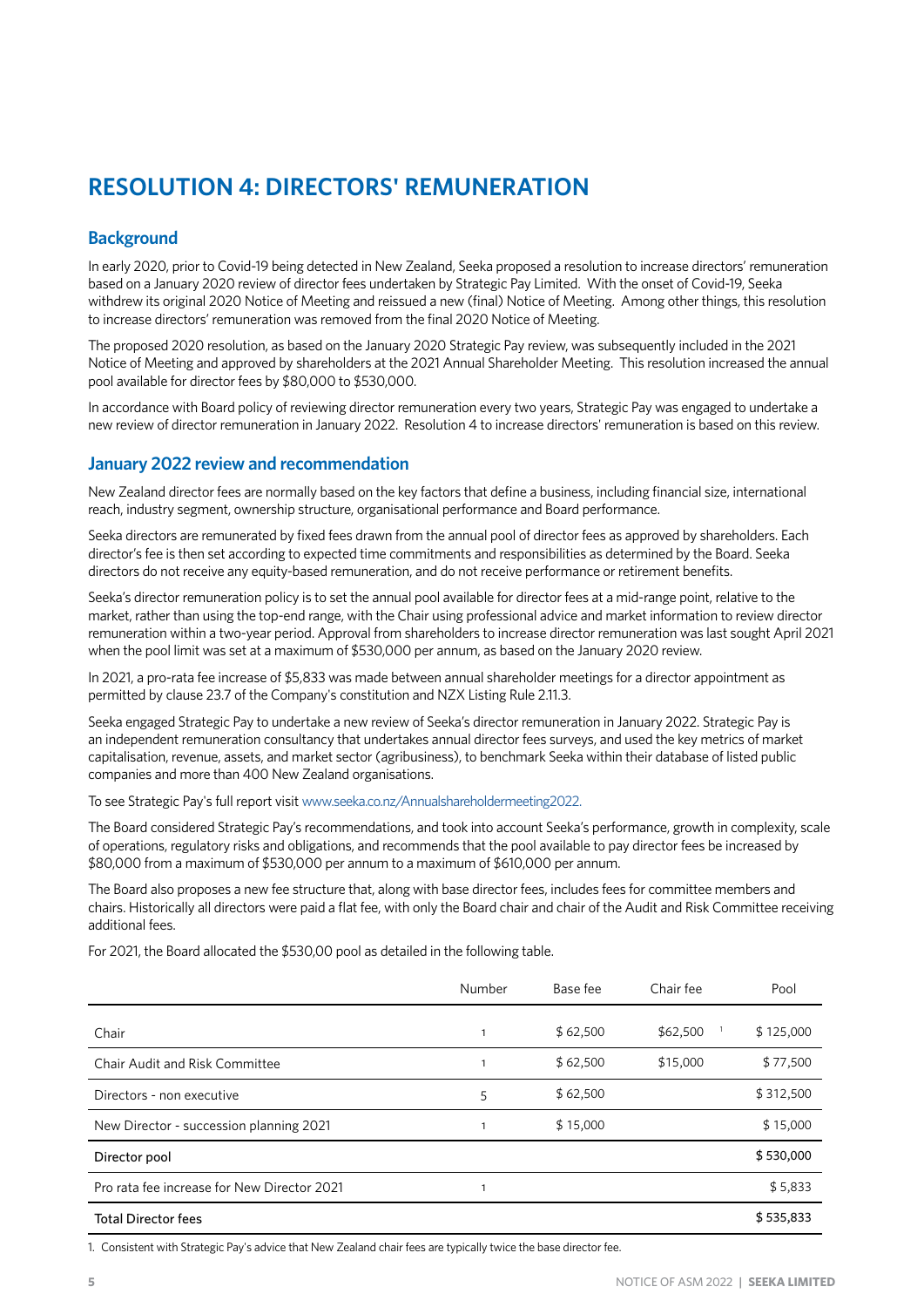

|                                                       | Number | Base fee | Chair fee | Pool      |
|-------------------------------------------------------|--------|----------|-----------|-----------|
| Board                                                 |        | \$70,000 | \$70,000  | \$560,000 |
| Audit and Risk Committee, and Due Diligence Committee | 3      | \$7,500  | \$7,500   | \$30,000  |
| Sustainability Committee                              | 3      | \$2,500  | \$2,500   | \$10,000  |
| <b>Remuneration Committee</b>                         | 3      | \$2,500  | \$2,500   | \$10,000  |
| Director pool                                         |        |          |           | \$610,000 |

If approved, the Board proposes to allocate the \$610,00 pool as detailed in the following table, effective from 1 January 2022.

1. Consistent with Strategic Pay's advice that New Zealand chair fees are typically twice the base director fee.

#### **Background information**

**The following table summarises medium benchmarking data provided by Strategic Pay from their survey of director and chair fees.**

| <b>Strategic Pay key metrics</b> | Seeka FY21   | Survey range    | Survey sample | Director fees | Chair fees |
|----------------------------------|--------------|-----------------|---------------|---------------|------------|
| Market capitalisation            | \$211m       | $$150m - $350m$ | 19            | \$60,000      | \$120,000  |
| Revenue                          | \$310m       | $$200m - $500m$ | 20            | \$75,000      | \$146,570  |
| Assets                           | \$482m       | $$200m - $500m$ | 22            | \$62,750      | \$122,000  |
| Industry                         | Agribusiness | N/A             | 8             | \$53,000      | \$92,500   |
| Private sector companies         |              | N/A             | 200           | \$68,135      |            |
| Seeka Board proposal April 2022  |              |                 |               | \$70,000      | \$140,000  |

**The following table summarises the growth in Seeka's business over the two-year period from January 2020 when director remuneration was last reviewed, to January 2022 when Strategic Pay reviewed director fees and made their recommendation.** 

| Seeka key business metrics          | <b>FY19</b> | <b>FY21</b> | Increase on FY19 |
|-------------------------------------|-------------|-------------|------------------|
| Market capitalisation - 31 December | \$147m      | \$211m      | 43.4%            |
| Revenue                             | \$237m      | \$310m      | 30.7%            |
| Total assets                        | \$368m      | \$482m      | 31.0%            |

### <span id="page-6-0"></span>**RESOLUTION 5: APPOINTMENT AND REMUNERATION OF AUDITORS**

PricewaterhouseCoopers is automatically reappointed as auditor of the Company under section 207T of the Companies Act 1993. This Resolution authorises the Directors to fix the fees and expenses of PricewaterhouseCoopers as the Company's auditor for the coming financial year ending 31 December 2022.